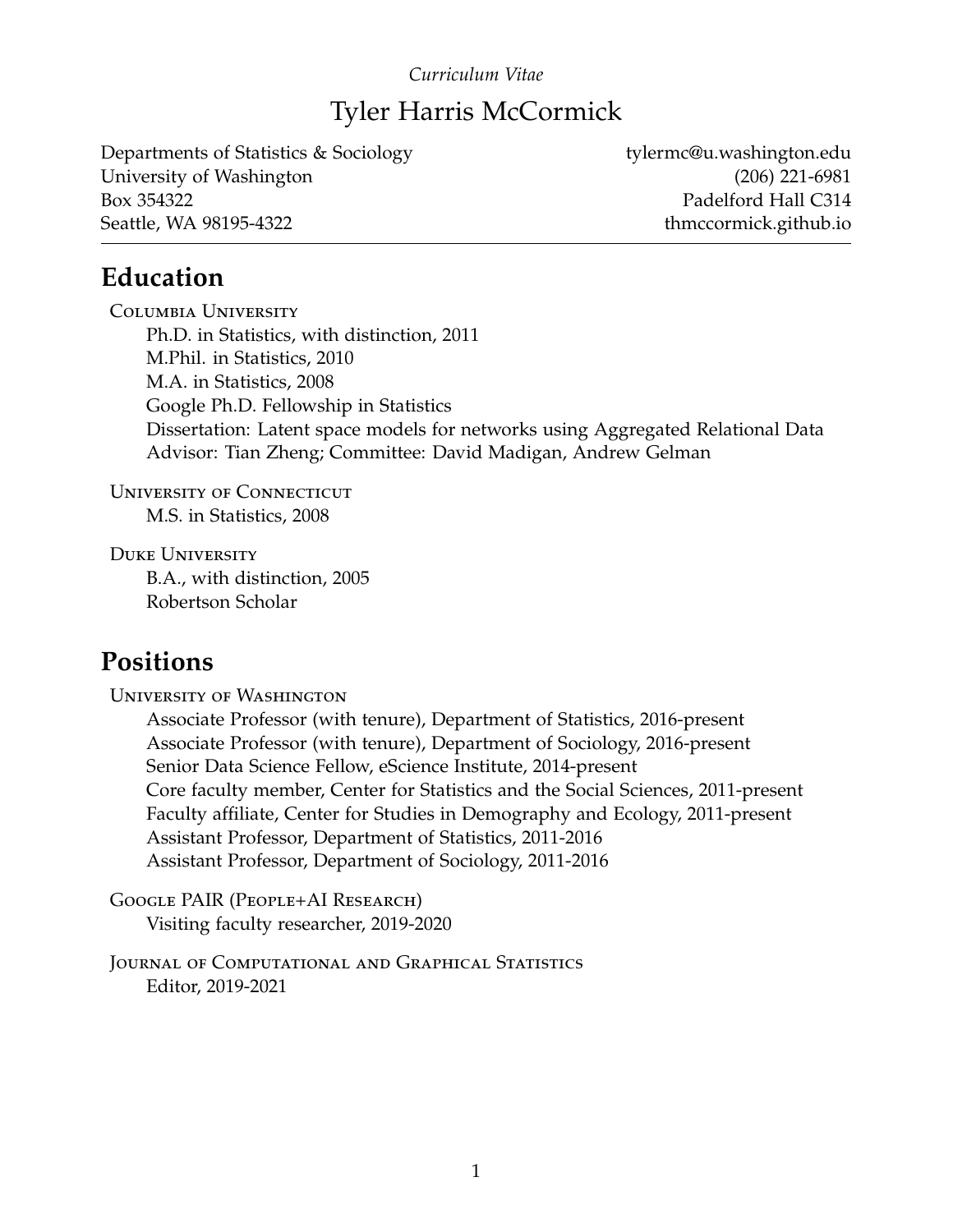#### **Publications**

- Schumacher, A. , McCormick, T. H., Wakefield, J., Chu, Y., Perin, J., Villavicencio, F., Simon, N. & Liu, L. A flexible Bayesian framework to estimate age-and cause-specific child mortality over time from sampled registration data. To appear, *Annals of Applied Statistics.*
- Perin, J., Chu, Y., Villaviciencio, F., Schumacher, A., McCormick, T., Guillot, M., & Liu, L. (2022). Adapting and validating the log quadratic model to derive under-five age-and cause-specific mortality (U5ACSM): a preliminary analysis. *Population Health Metrics*, 20(1), 1-12.
- Lee, W., McCormick, T. H., Neil, J., Sodja, C., & Cui, Y. (2021). Anomaly Detection in Large-Scale Networks With Latent Space Models. *Technometrics*, 1-12.
- Pan, M., Fosdick, B., & McCormick, T. H. (2021). Inference for network regression models with community structure. In *Proceedings of the 38th International Conference on Machine Learning (ICML)*.
- Ng, T. L. J., Murphy, T. B., Westling, T., McCormick, T. H., & Fosdick, B. (2021). Modeling the social media relationships of Irish politicians using a generalized latent space stochastic blockmodel. *Annals of Applied Statistics*, 15(4), 1923-1944.
- Arinaminpathy, N., Das, J., McCormick, T. H., Mukhopadhyay, P., & Sircar, N. (2021). Quantifying heterogeneity in SARS-CoV-2 transmission during the lockdown in India. *Epidemics*, 36, 100477.
- McCormick, T. H. (2021). The "given data" paradigm undermines both cultures. *Observational Studies*, 7(1), 157-159.
- Wang, S., McCormick, T. H., and Leek, J. (2020). Methods for correcting inference based on outcomes predicted by machine learning. *Proceedings of the National Academy of Sciences (USA).*, 117, 48.
- Breza, E., Chandrasekhar, A., Pan, M., & McCormick, T. H. (2020). Using Aggregated Relational Data to feasibly identify network structure without network data. *The American Economic Review*, 110, 8.
- Li, Z. R., McCormick, T. H., & Clark, S. J. (2020). Using Bayesian latent Gaussian graphical models to infer symptom associations in verbal autopsies. *Bayesian Analysis*, 15, 3.
- Green, A., McCormick, T. H., & Raftery, A. E. (2020). Consistency for the tree bootstrap in respondent-driven sampling. *Biometrika (Miscellanea)*, 107, 2.
- Li, Z. R., McCormick, T. H., & Clark, S. J. (2020) Non-confirming Replication of "Performance of InSilicoVA for Assigning Causes of Death to Verbal Autopsies: Multisite Validation Study using Clinical Diagnostic Gold Standards", *BMC Medicine* 2018; 16:56. *BMC Medicine*, 18, 69.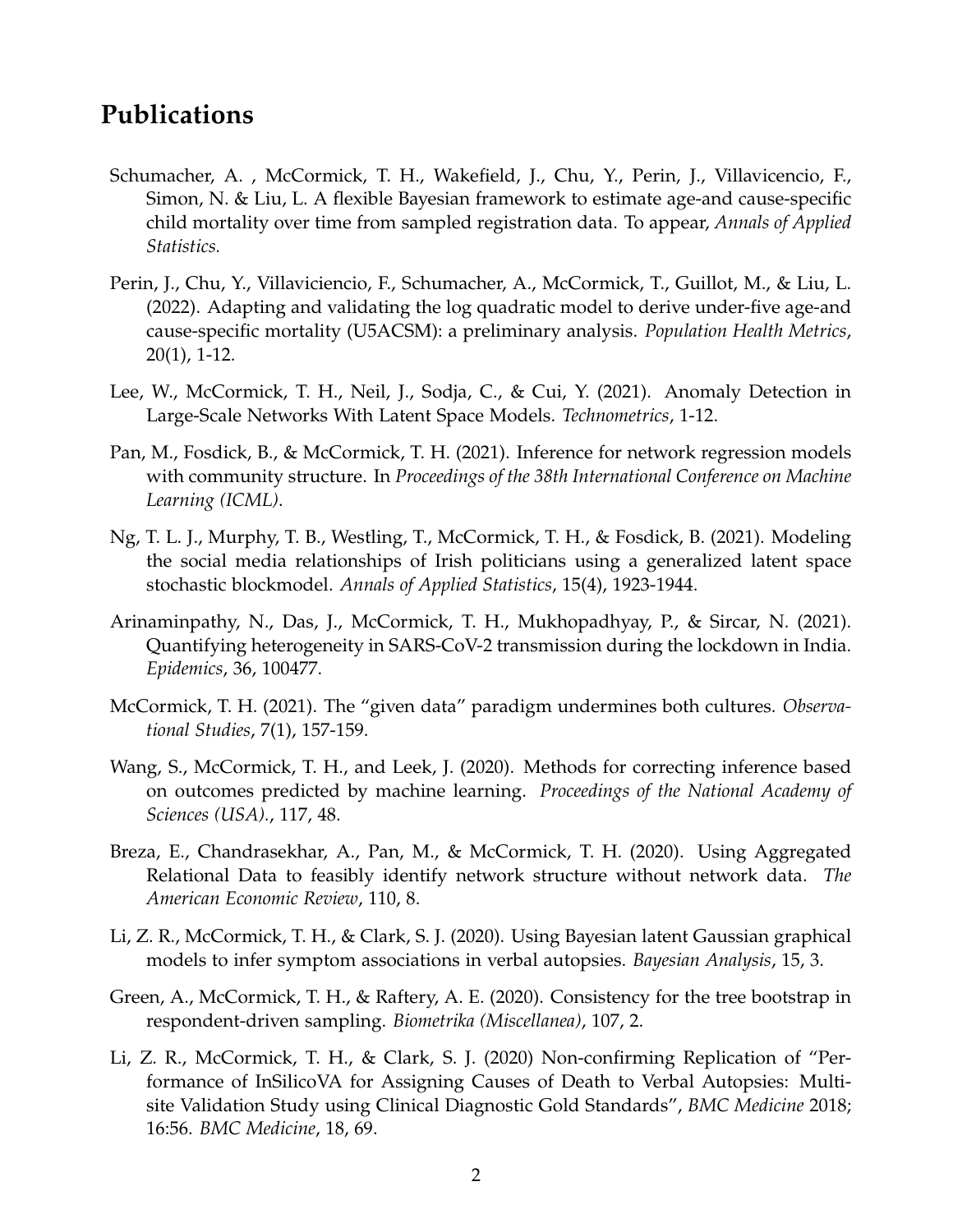- Kunihama, T., Li, Z. R., Clark, S. J., & McCormick, T. H. (2020). Bayesian factor models for probabilistic cause of death assessment with verbal autopsies. *Annals of Applied Statistics*, 14, 1.
- McCormick, T. H. The network scale-up method. (2020). In *Oxford Handbook of Social Networks*. Editors R. Light and J. Moody.
- Li, Z. R., McCormick, T. H., and Clark, S. J. Bayesian Joint Spike-and-Slab Graphical Lasso. (2019). In *Proceedings of the 35th International Conference on Machine Learning (ICML)*.
- Li, Z. R., & McCormick, T. H. (2019). An Expectation Conditional Maximization approach for Gaussian graphical models. *Journal of Computational and Graphical Statistics*, 28, 4.
- Wang, F., McCormick, T. H., Rudin, C., and Gore, J. (2019) Modeling recovery curves with application to Prostatectomy. *Biostatistics*, 20, 4.
- Eadie, G., Huppenkothen, D., Springford, E., & McCormick, T. H. (2019). Introducing Bayesian Analysis with m&m's: an active-learning exercise for undergraduates. *Journal of Statistics Education*, 27, 2.
- Westling, T., & McCormick, T. H. (2019). Beyond prediction: A framework for inference with variational approximations in mixture models. *Journal of Computational and Graphical Statistics*, 28, 4.
- Jha, P., Kumar, D., Dikshit, R., Budukh, A., Begum, R., Sati, P., Kolpak, P., Wen, R., Raithatha, S.J., Shah, U., Li, Z.R., Aleksandrowicz, L., Shah, P., Piyasena, K., Mc-Cormick, T. H., Gelband, H. & Clark, S. J. (2019) Automated versus physician assignment of cause of death for verbal autopsies: randomized trial of 9374 deaths in 117 villages in India. *BMC Medicine*, 17, 116.
- Cesare, N., Lee, H., McCormick, T. H., Spiro, E., and Zagheni, E. (2018) Promises and pitfalls of using digital traces for demographic research. *Demography*, 55, 1979-1999.
- Fosdick, B., McCormick, T. H., Murphy, T. B., Ng, T. L., and Westling, T. (2018) Multiresolution network models. *Journal of Computational and Graphical Statistics*, 28, 185-196.
- Lee, W., Fosdick, B., and McCormick, T. H. (2018) Inferring social structure from continuoustime interaction data. *Applied Stochastic Models in Business and Industry,* 34, 87-104. *Discussion paper with rejoinder*.
- Clark, S., Wakefield, J, McCormick, T. H., and Ross, M. (2018) Hyak mortality monitoring system: Innovative sampling and estimation methods. *Global Health, Epidemiology and Genomics*, 3, E3.
- Salter-Townshend, M. and McCormick, T. H. (2017) Latent space models for multiview network data. *Annals of Applied Statistics*, 11: 1217-1244.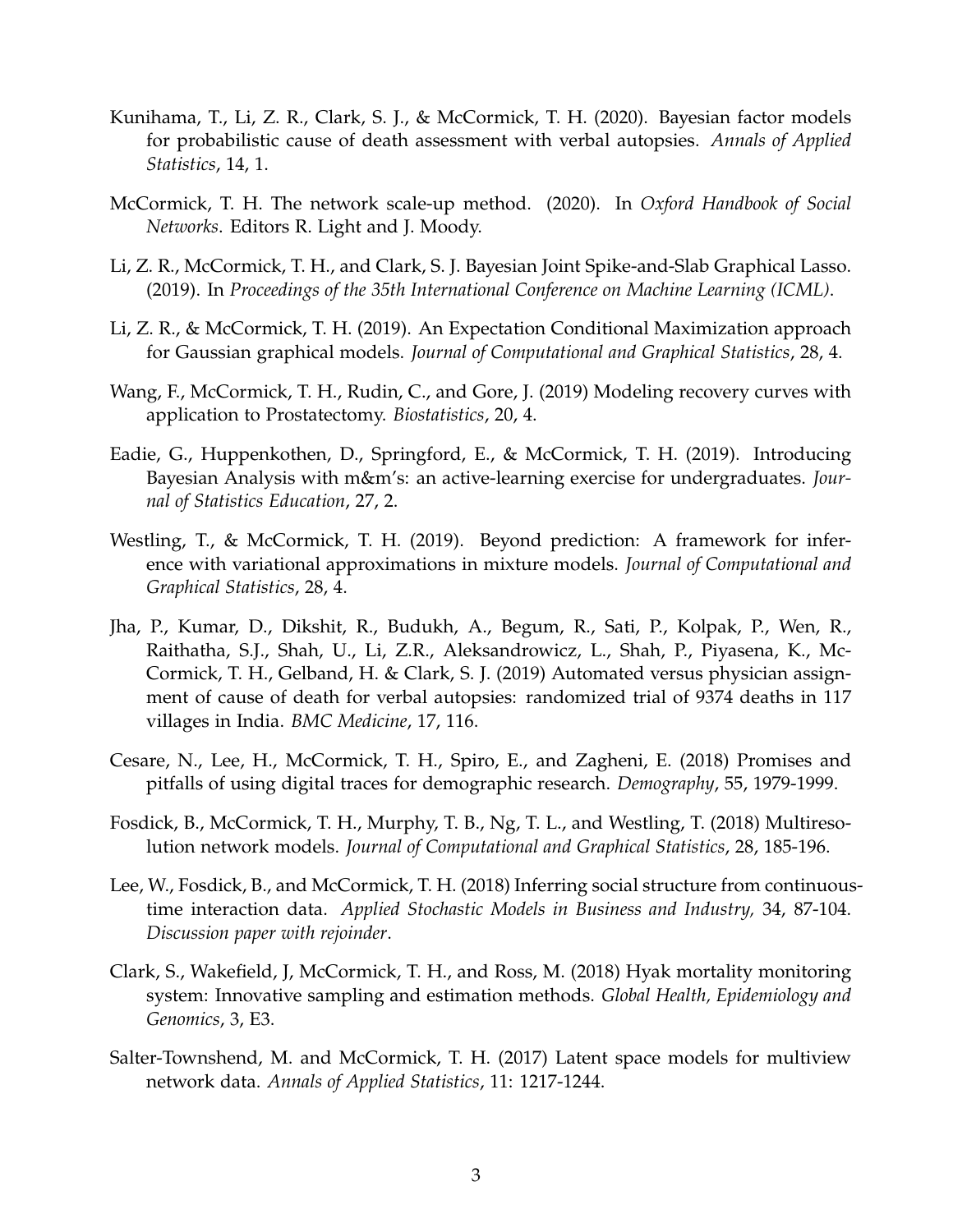- McCormick, T. H., Li, Z., Calvert, C., Crampin, A. C., Kahn, K., and Clark, S. J. (2016) Probabilistic Cause-of-death Assignment using Verbal Autopsies. *Journal of the American Statistical Association*, 111: 1036-1049.
- Baraff, A., McCormick, T. H., and Raftery, A. E. (2016) Estimating Uncertainty in Respondent-Driven Sampling Using a Tree Bootstrap Method. *Proceedings of the National Academy of Sciences (USA)*, 113: 14668-14673.
- Cesare, N., Spiro, E., Lee, H., and McCormick, T. H. Examining community policing on Twitter: Precinct use and community response. (2016). *SocInfo*, Bellevue, WA.
- Arseniev-Koehler, A., Lee, H., McCormick, T. H., and Moreno, M. (2016) #Proana: Pro-Eating Disorder Socialization on Twitter. *Journal of Adolescent Health*, 58: 659-664.
- McCormick, T. H. and Zheng, T. (2015) Latent surface models for networks using Aggregated Relational Data. *Journal of the American Statistical Association*, 110: 1684-1695.
- Ertekin, S., Rudin, C., and McCormick, T. H. (2015) Predicting power failures with Reactive Point Processes. *Annals of Applied Statistics*, 9: 122-144.
- Letham, B.,Rudin, C., McCormick, T. H., and Madigan, D. (2015) Interpretable classifiers using rules and Bayesian analysis: Building a better stroke prediction model. *Annals of Applied Statistics*, 9: 1350-1371.
- McCormick, T. H., Lee, H., Cesare, N., Shojaie, A., and Spiro, E. (2015) Using Twitter for Demographic and Social Science Research: Tools for Data Collection. *Sociological Methods and Research*, 1-32.
- Maltiel, R., Raftery, A. E., McCormick, T. H., and Baraff, A. (2015) Estimating Population Size Using the Network Scale Up Method. *Annals of Applied Statistics*, 9: 1247-1277.
- Lee, H., McCormick, T. H., Wildeman, C., and Hicken, M. (2015) Racial inequalities in connectedness to imprisoned individuals in the United States. *Du Bois Review: Social Science Research on Race*, 12: 269-282.
- McParland, D., Gormley, I. C., McCormick, T. H., Clark, S. J., Kabudula, C. and Collison, M. (2014) Clustering South African households based on their asset status using latent variable models. *Annals of Applied Statistics*, 8: 747-776.
- McCormick, T. H., Ferrell, R., Karr, A., and Ryan, P. B. (2014) Knowledge Discovery in Output from Large-Scale Medical Analytics. *Statistical Learning & Data Mining*, 7: 404-412.
- Rudin, C., Ertekin, S., Passonneau, R., Radeva, A., Tomar, A., Xie, B., Lewis, S., Riddle, M., Pangsrivinij, D, and McCormick, T. H. Analytics for Power Grid Distribution Reliability in New York City. (2014) *Interfaces*, 44: 364-383.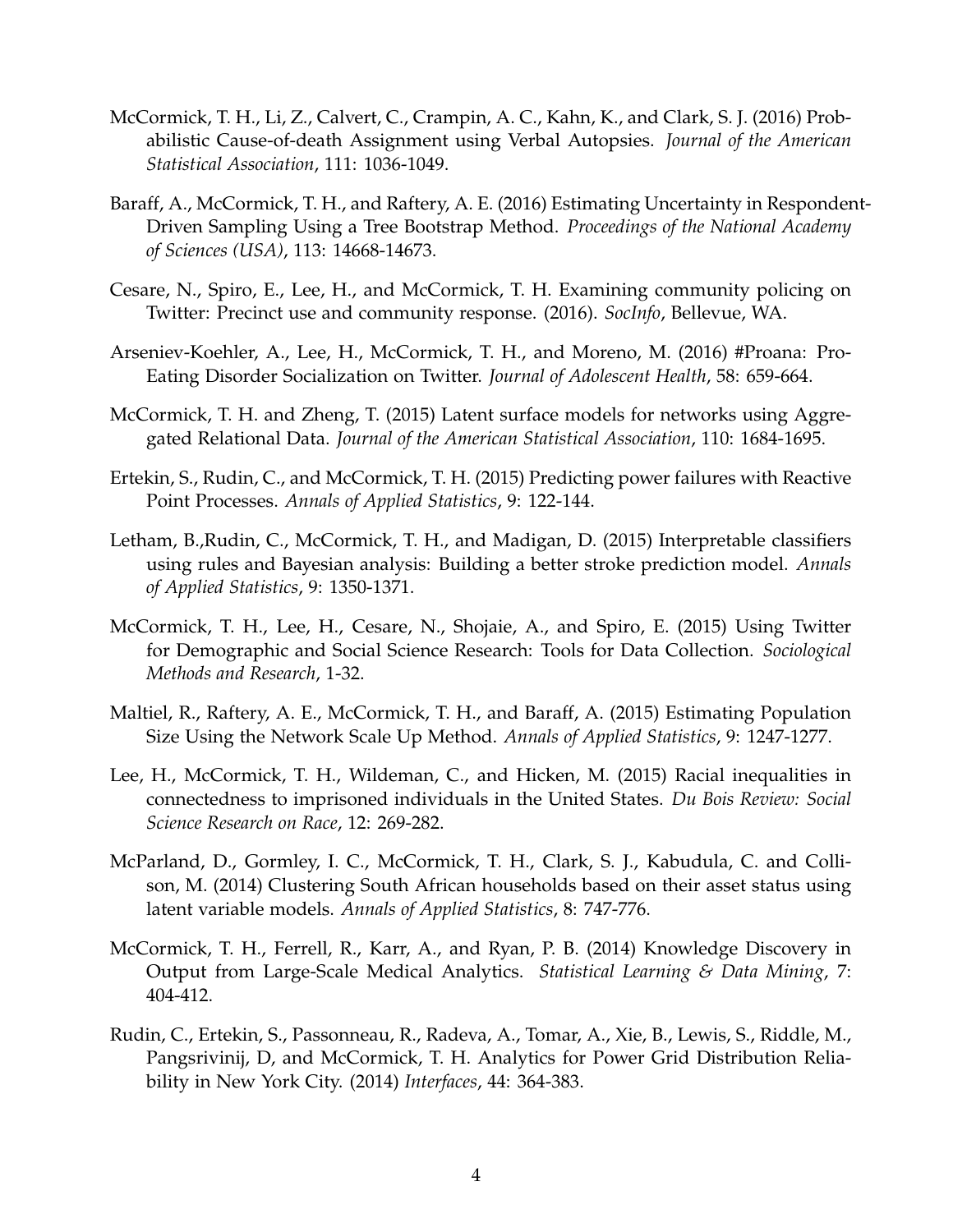- Westling, T., and McCormick, T. H. Sandwich covariance estimation for Variational Inference. (2014). *Neural Information Processing Systems Workshop on Advances in Variational Inference*.
- Young, W. M., Blumenstock J. E., Fox, E. B., and McCormick, T. H. (2014). Detecting and classifying anomalous behavior in spatiotemporal network data. *The 20th ACM Conference on Knowledge Discovery and Mining (KDD 2014), Workshop on Learning About Emergencies Through Social information*, New York, NY.
- Letham B., Rudin, C., McCormick, T. H., and Madigan, D. Stroke prediction using Bayesian Decision Lists. (2014). *The 20th ACM Conference on Knowledge Discovery and Mining (KDD14), Workshop on Data Science for Social Good*, New York, NY.
- McCormick, T. H., and Zheng, T. (2013) Network-based methods for accessing hard-toreach populations using standard surveys. In *Hard-to-Survey Populations*. Editors K. Wolter and R. Tourangeau.
- Letham B., Rudin, C., McCormick, T. H., and Madigan, D. Building interpretable classifiers with rules using Bayesian Analysis. (2013). *Proceedings of AAAI (late breaking track)*.
- Ertekin, S., Rudin, C., and McCormick, T. H., Predicting power failures with Reactive Point Processes. (2013). In *Proceedings of Association for the Advancement of Artificial Intelligence (late breaking track)*.
- McCormick, T. H., Ruf, J., Moussa, A., Diprete, T. D., Gelman, A., Teitler, J., and Zheng, T. (2013) A practical guide to measuring social structure using indirectly observed network data. *Journal of Statistical Theory and Practice*, 7: 120-132.
- McCormick, T. H., and Zheng, T. (2012) Latent demographic profile estimation in at-risk populations. *Annals of Applied Statistics*, 6: 1795-1813.
- McCormick, T. H., Rudin, C., and Madigan, D. (2012) Bayesian hierarchical rule modeling for predicting medical conditions. *Annals of Applied Statistics*, 6: 652-668.
- McCormick, T. H., He, R., Kolaczyk, E., and Zheng, T. (2012) Surveying hard-to-reach groups through sampled respondents in a social network: A comparison of two survey strategies. *Statistics in Biosciences*, 4: 177-195.
- McCormick, T. H., Raftery, A. E., Madigan, D., and Burd, R. (2011). Dynamic logistic regression and dynamic model averaging for binary classification. *Biometrics*, 68, 23- 30.
- McCormick, T. H., Rudin, C., and Madigan, D. (2011) Predicting Medical Conditions with Bayesian Hierarchical Rule Modeling. In *Proceedings of the 6th INFORMS Workshop on Data Mining and Health Informatics (DM-HI).*
- Diprete, T. D., Gelman, A., McCormick, T. H., Teitler, J., and Zheng, T. (2011). Segregation in social networks based on acquaintanceship and trust. *American Journal of Sociology*, 116, 1234-83.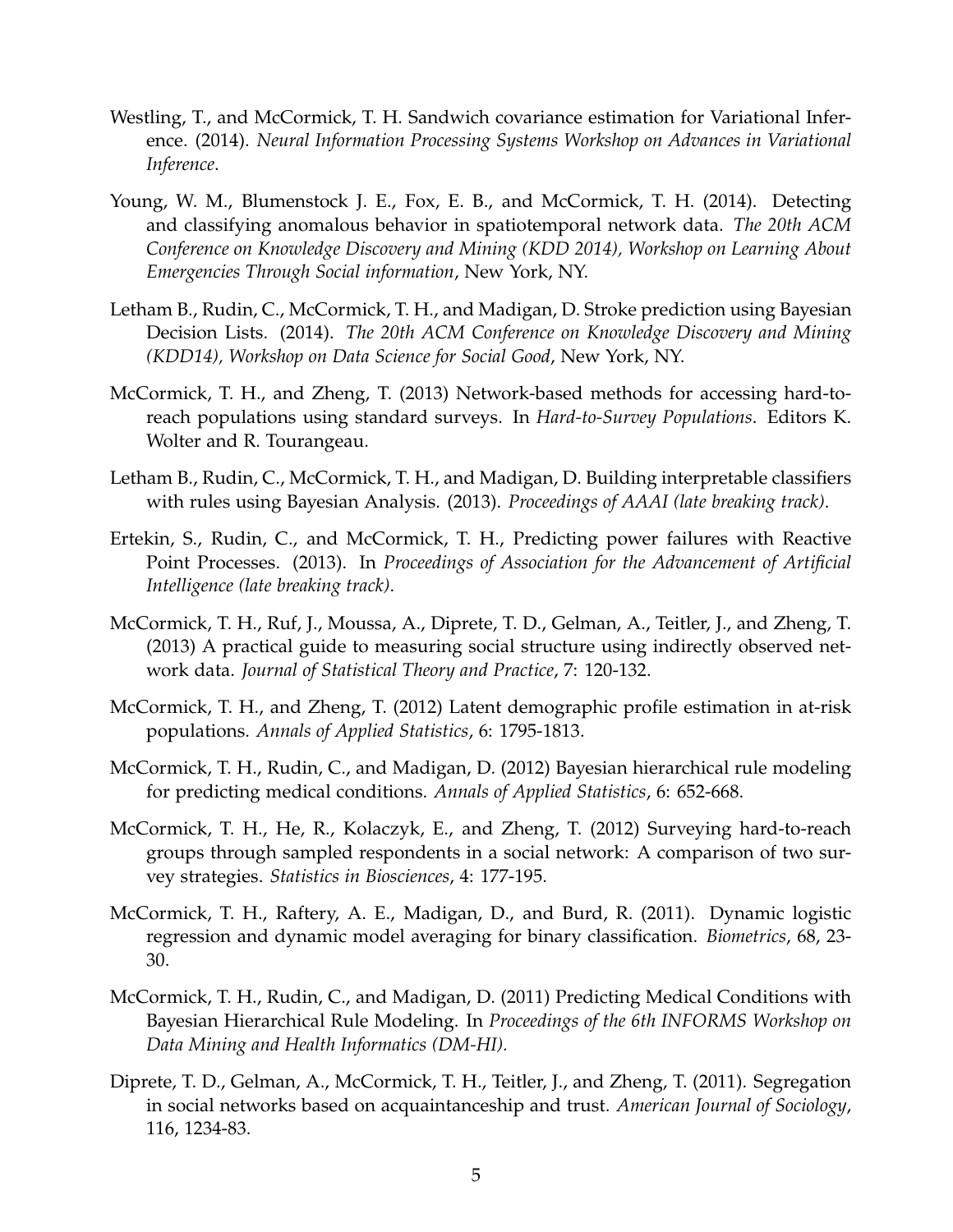McCormick, T. H., Salganik, M. J. and Zheng, T. (2010). How many people do you know?: Efficiently estimating personal network size. *Journal of the American Statistical Association*, 105, 59-70.

#### **Popular press and non-reviewed proceedings**

- Adjiwanou, V., Alkema, L., Long, J., and McCormick, T. H. Big data, big models, uncertainty, and bias: Data collection and modeling in low resource settings. (2018). White paper prepared for the *NIH BD2K Behavioral and Social Sciences and Big Data Workshop*.
- Helleringer, S., Noymer, A., Clark, S. J., and McCormick, T., H. Did Ebola relatively spare children? (2015). *The Lancet*, 386:1442 - 1443.
- Rudin, C., Dunson D., Irizarry, R., Ji, H., Laber, E., Leek, J., McCormick, T. H., Rose, S., Schafer, C., van der Laan, M., Wasserman, L., Xue, L., Discovery with Data: Leveraging Statistics with Computer Science to Transform Science and Society. *American Statistical Association white paper*.
- Rose, S. Dunson, D., McCormick, T. H., and Rudin C. (2014). Four high impact zones in statistical discovery with big data. *FierceBigData*.
- McCormick, T. H. (2011). Bayesian analysis of social network data. *ISBA Bulletin*, 18, 6-9.
- McCormick, T. H. and Zheng, T. (2010). A latent space representation of overdispersed relative propensity in "How many X's do you know?" data. Conference Proceedings. Joint Statistical Meetings: Vancouver, B.C.
- McCormick, T. H. and Zheng, T. (2009). Towards a unified framework for inference in Aggregated Relational Data. Conference Proceedings. Joint Statistical Meetings: Washington, D.C.
- McCormick, T. H., Ruf, J., Moussa, A., Diprete, T. D., Gelman, A., Teitler, J., and Zheng, T. (2009). Comparing two methods for predicting opinions using social structure. Conference Proceedings. Joint Statistical Meetings: Washington, D.C.
- McCormick, T. H. and Zheng, T. (2007). Adjusting for recall bias in "How many X's do you know?" surveys. Conference Proceedings. Joint Statistical Meetings: Salt Lake City, Utah.

# **Sponsored Research**

2020-2021 *Novel approaches to sampling industrial workers during a pandemic*, UW Population Health Initiative Covid-19 Rapid Response Grant Training Grant. Total Award: \$20, 000. Role: PI, Multi-PI with Rachel Heath.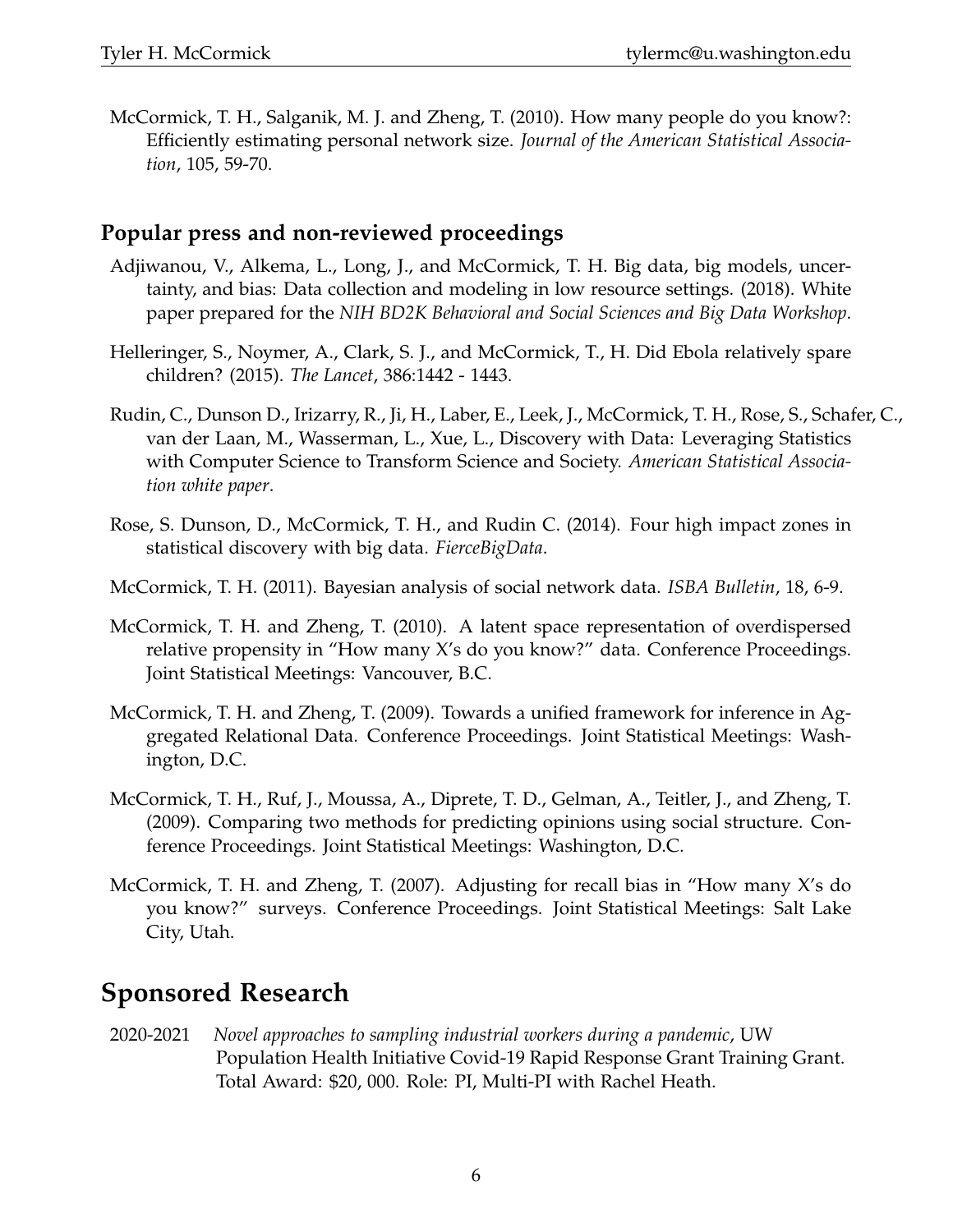| 2020-2025 | Data Science Training in Demography and Population Health, NIH/NICHD T32<br>Training Grant. Total Award: \$1.3M. Role: PI, Multi-PI with Sara Curran<br>Jon Wakefield, and Zack Almquist.                                                                                    |
|-----------|------------------------------------------------------------------------------------------------------------------------------------------------------------------------------------------------------------------------------------------------------------------------------|
| 2019-2024 | Big Data, Big Models, and Big Bias?: A decision making framework for vital rate<br>estimates based on extrapolation, NIH Director's New Innovator Award (DP2).<br>Total Award: \$2.33M. Role: PI.                                                                            |
| 2018-2020 | Developing innovate analytics to estimate age-and cause-specific child mortality for<br>low- and middle-income countries, NIH/NICHD R21.<br>Total Award: \$437, 200. Role: PI, Multi-PI with Li Liu (Johns Hopkins).                                                         |
| 2017-2019 | ATD: Collaborative Research: Algorithms and Data for High-Frequency, Real-Time<br>Anomaly Detection, NSF-DMS. Total Award: \$200,000. Role: PI, Multi-PI with<br>Rumi Chunara (NYU).                                                                                         |
| 2017-2022 | Verbal autopsy reboot: Estimating cause of death in the developing world,<br>NIH/NICHD R01. Total Award: \$2.4M. Role: Co-Investigator.                                                                                                                                      |
| 2017-2018 | BD2K: Big Data to Knowledge Supplement to Population Research Training, NIH.<br>Total Award: \$90,000. Role: Co-Investigator.                                                                                                                                                |
| 2016-2018 | Compact Bayesian models for massive social graphs, NSF-MMS.<br>Total Award: \$150,000. Role: PI.                                                                                                                                                                             |
| 2015-2020 | Estimating vital rates in the developing world: A Bayesian process modeling<br>approach, NIH/NICHD K01 Award. Total Award: \$610,515. Role: PI.                                                                                                                              |
| 2014-2015 | Probabilistic cause of death assignment, CSDE. Total Award: \$17,000. Role: PI.<br>Co-PI: Sam Clark                                                                                                                                                                          |
| 2013-2015 | Patient-level predictive models using massive medical data, Foundation for the<br>NIH (OMOP). Total award: \$103,000. Role: PI.                                                                                                                                              |
| 2012-2015 | Using social media networks to identify deviant behavior, Army Research Office.<br>Total award: \$300,000. Role: PI. Co-PIs: Hedwig Lee (UW Sociology), Ali<br>Shojaie (UW Biostatistics).                                                                                   |
| 2013-2014 | Measuring attitudes towards gun control after mass shootings using Twitter, CSDE<br>Seed grant. Total Award: \$17,000. Role: Co-PI. Co-PIs: Hedwig Lee (UW<br>Sociology), Ali Shojaie (UW Biostatistics).                                                                    |
| 2012-2013 | Bridging Social Media and Public Health: Using Twitter to Explore Social Deter-<br>minants of Obesity, UW School of Public Health Emerging Challenges Grant.<br>Total award: \$40,000. Role: Co-PI. PI: Ali Shojaie (UW Biostatistics). Co-PI:<br>Hedwig Lee (UW Sociology). |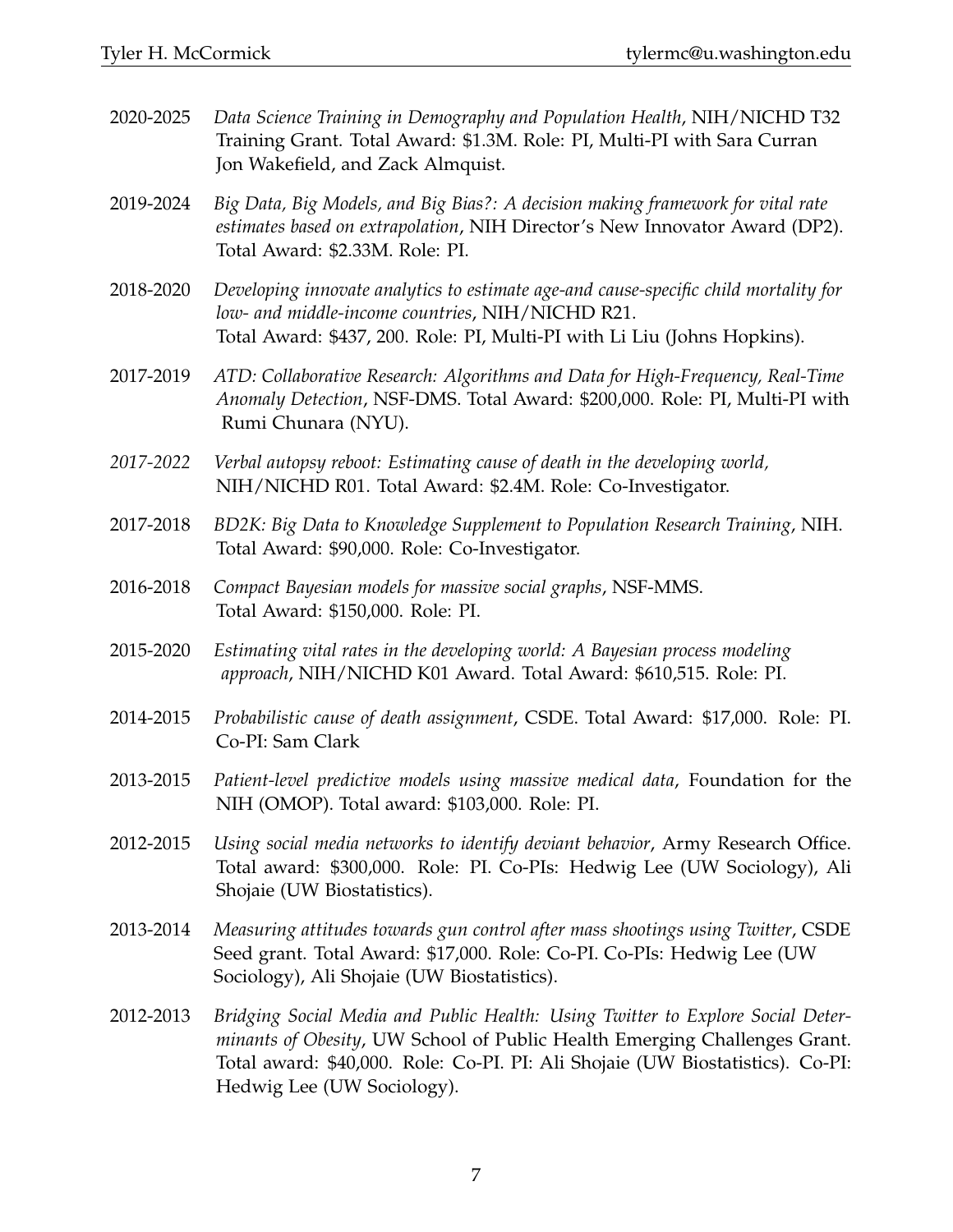- 2012-2013 *Online dynamic models and model averaging via dynamic data augmentation*, Google Faculty Research Award. Total award: \$42,615. Role: PI.
- 2012-2013 *Detecting stigma in social networks*, Center for Statistics and the Social Sciences Seed Grant. Total award: \$24,959. Role: Co-PI. PI: Hedwig Lee (UW Soc).

#### **Honors and Awards**

NIH Director's New Innovator Award (2019)

- Joint Statistical Meetings paper award from the Section on Bayesian Statistical Science (2018)
- Joint Statistical Meetings paper award from the Section on Bayesian Statistical Science (2016)
- Poster award from International Conference on Computational Social Science (2016)
- Poster award from the International Symposium on Business and Industrial Statistics / Conference of the ASA Section on Statistical Learning and Data Mining (2014)
- ASA Statistical Learning & Data Mining Paper Award (2014)
- Winner of INFORMS Data Mining Best Student Paper Competition for paper "An Interpretable Stroke Prediction Model using Rules and Bayesian Analysis." (2013)
- U.S. Army Young Investigators Program (YIP) award (2012)

Young academic award, CRiSM workshop on Model Uncertainty, Warwick, U.K. (2010)

Student paper award, Statistical Learning and Data Mining Section, ASA (2010)

Columbia Applied Statistics Center summer research grant (2010)

NSF travel award, International Society for Bayesian Analysis World Meetings (2010)

Howard Levene Teaching Award, Dept. of Statistics, Columbia University (2009)

JSM Poster Award, Survey Research Methods Section, ASA (2009)

Columbia Population Research Center Seed Grant (2009)

Laha Award, Institute of Mathematical Statistics (2008)

Outstanding Student Paper (Methodology), Intl. Indian Statistical Assn. (2008)

*Phi Beta Kappa*, Duke University (2005)

*Magna Cum Laude*, Duke University (2005)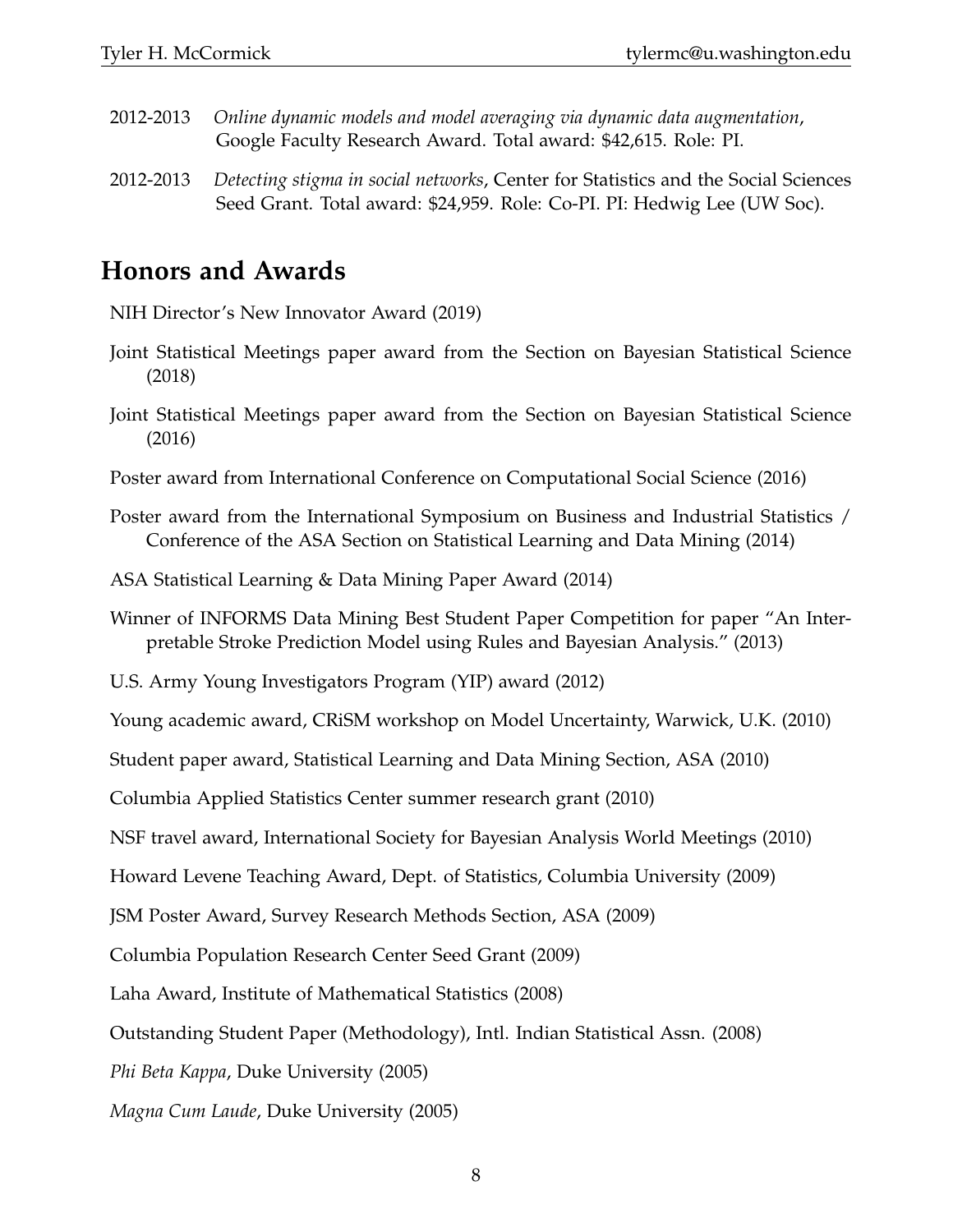Regional Scholar, Coca-Cola Scholars Program (2001-2005)

## **Invited Conference Presentations**

- "A statistical framework for identifying latent geometry in latent space network models," International Conference on Advances in Interdisciplinary Statistics and Combinatorics (Plenary), 2021
- "Geometry in latent network models," JSM 2020
- "Estimating spillovers with imprecisely estimated network data," Keynote address at the 2019 Minghui Yu Memorial Conference, Columbia University
- "Robust decisions with modeled estimators," JSM Denver 2019
- "Policy decisions with sparse data and machine learning models," Population Association of American, Austin 2019
- "Estimating features of a network using a sample," American Economic Association Annual Meetings, Atlanta 2019
- Introductory overview lecture, social networks, JSM Vancouver 2018
- "Continuous time interaction data," JSM Vancouver 2018
- "Estimating features of a network using a sample," Population Association of America, Denver 2018.
- "Estimating features of a network using a sample," Peer effects workshop, Universite´ Laval 2018.
- "Big data research in development," NIH Population Division BD2K Workshop, Bethesda 2018.
- "Estimating features of a network using a sample," Russel Sage Foundation Workshop on Computational Social Science, Palo Alto 2017.
- "Probabilistic cause of death assessment," JSM, Chicago. 2016
- "Multiresolution network models," Newton Institute, Cambridge, UK, 2016
- "Exchangeable network regressions," ISBA World Conference, Sardinia. 2016
- "Standard errors in exchangeable network regressions," Statistical Learning and Data Science Meetings, Chapel Hill, NC. 2016
- "Estimating the reach of mass incarceration," American Sociological Association Annual Meetings, Chicago 2015.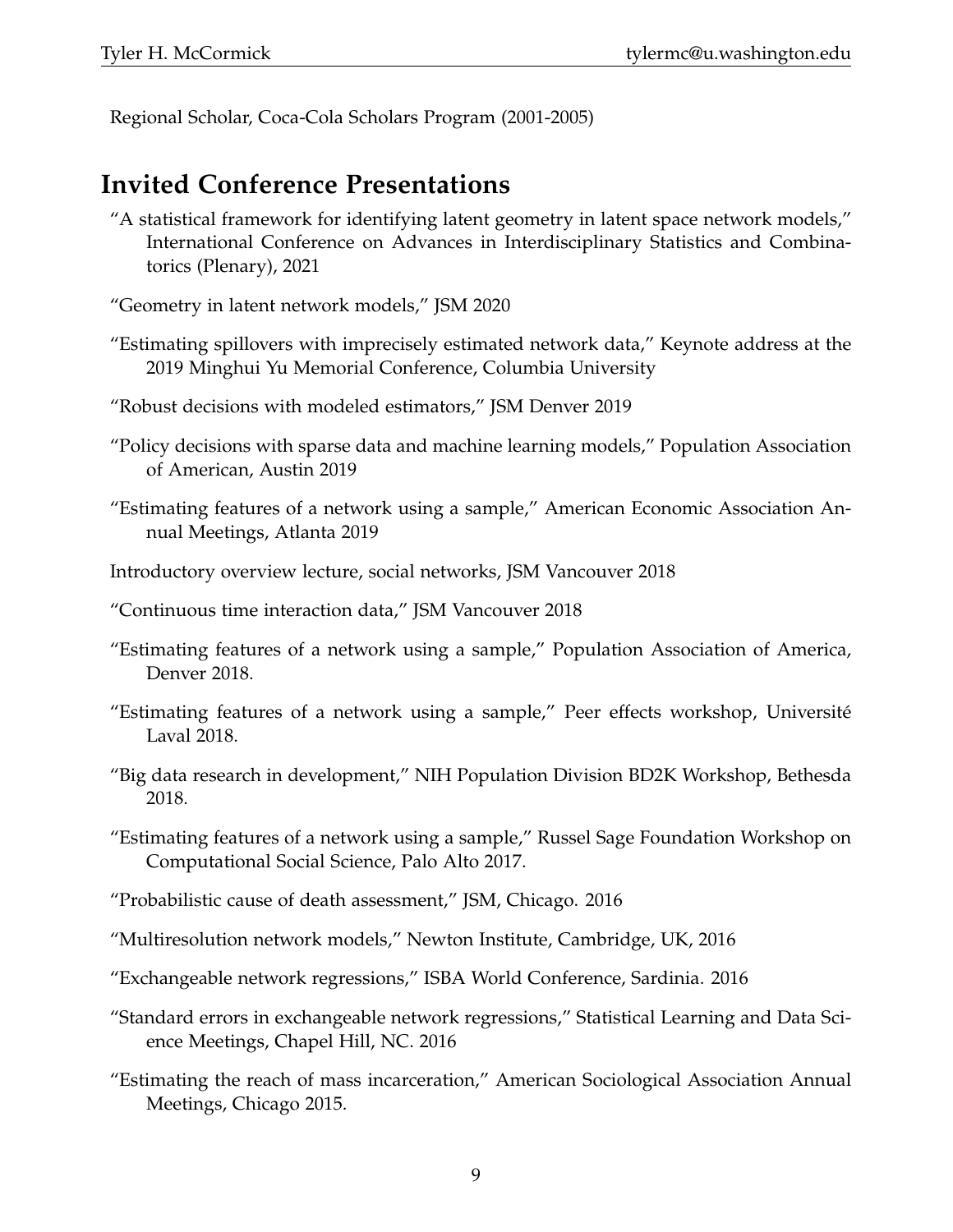- "Accessing hard-to-reach groups with the network scale-up method," American Sociological Association Annual Meetings, Chicago 2015.
- "Interpretable features in continuous-time network data," Joint Statistical Meetings, Seattle 2015.
- "Interpretable feature creation in electronic healthcare records," ENAR, Miami 2015.
- "Challenges and Insights with unsolicited relational data," Population Association of America, Boston 2014.
- "Statistical models for unsolicited network data," ASA ISBIS & SLDM Conference, Durham, NC 2014.
- "Latent space models for multiview network data," SAMSI 2013.
- "Using Twitter for Demographic Research," Population Association of America, New Orleans 2013.
- "Estimation in partially observed network data," ASA SLDM Conference, Ann Arbor, MI 2013.
- Panel discussion. "Big data in the social sciences," Population Association of America, New Orleans 2013.
- "Online Dynamic Model Averaging," ASA SLDM Conference, Houston, TX 2012.
- "Post-Stratification and Network Sampling," Joint Statistical Meetings, Miami 2011.
- Discussant, "Analysis and Inference for Complex Networks," Joint Statistical Meetings, Miami 2011.
- "Estimating latent demographic profiles using Aggregated Relational Data," International Chinese Statistical Association Meetings 2011.
- "Latent structure models for social networks using Aggregated Relational Data," New England Statistics Symposium 2011.
- "Latent structure models for social networks using Aggregated Relational Data," Invited poster, Joint Statistical Meetings, Vancouver 2010.
- "How many people do you know?: Efficiently estimating personal network size," Laha Award Presentation, 7*th* World Congress in Probability and Statistics, 2008.
- "Efficient estimation of personal network size," Annual Methodology Conference, American Sociological Association, 2008.
- "Bayesian modeling for a Generalized Social Relations Model," American Psychological Association Conference on Dyadic Data 2007.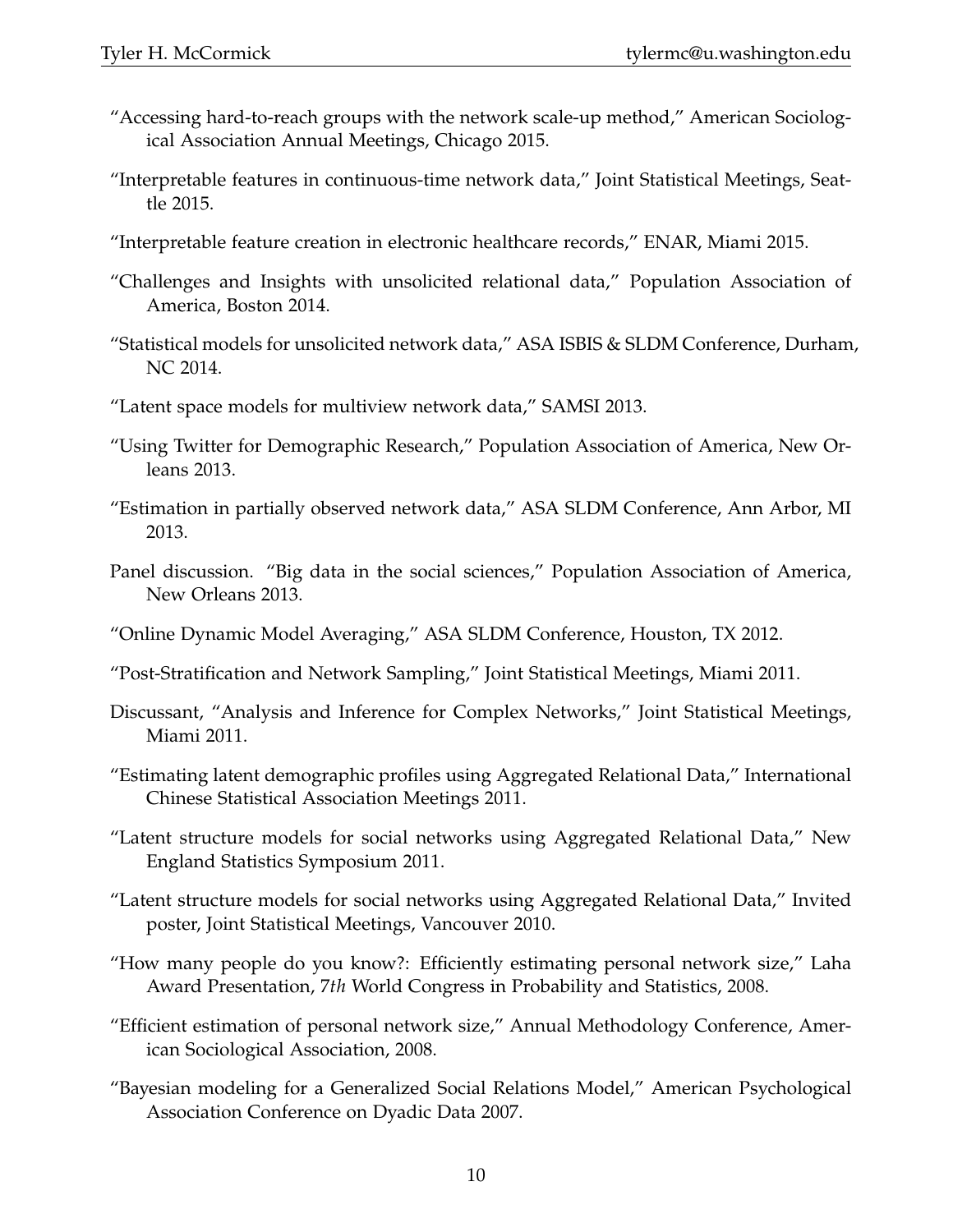"Markov Chain Monte-Carlo estimation of the p\* Method for social networks," Annual Methodology Conference, American Sociological Association, 2006.

## **Departmental Seminars**

- 2021: San Diego State University (Statistics), University of Melbourne (Data Science), UC Irvine (Statistics)
- 2020: Bocconi University (Statistics), Cornell University (Statistics & Econometrics), Johns Hopkins University (Biostatistics), UC-Davis (Statistics), University of Chicago (Statistics), Brown University (Biostatistics), CANSSI-Ontario Data Science Applied Research and Education Seminar (ARES), Duke University (Duke Global Health Research Institute), World Bank (Poverty global practice)
- 2019: University of Michigan (Biostatistics), Duke University (Duke Network Analysis Center), Harvard University (Statistics), University of Texas at Austin (Statistics)
- 2018: Duke University (Duke Population Research Institute (DUPRI))
- 2017: Princeton University (Quantitative Social Science), Columbia University (Statistics), Boston University (Statistics), Johns Hopkins University (Hopkins Population Center), Johns Hopkins University (Biostatistics), University of Illinois at Urbana-Champaign (Statistics), Rice University (Statistics), University of Virginia (Statistics),
- 2016: UCLA (California Center for Population Research), UC-Irvine (Statistics), Lancaster University (Mathematics & Statistics), University of Chicago Booth School (Econometrics and Statistics), University of Michigan (Biostatistics), North Carolina State University (Statistics), New York University (Center for Data Science), University of Pennsylvania (Statistics)
- 2015: Rice University (Statistics), University of Minnesota (Statistics), Colorado State University (Statistics)
- 2014: Yale University (Biostatistics), Group Health Research
- 2013: Brigham Young University (Statistics), University of Washington (Biostatistics), Duke University Population Research Center, 2013 Duke University Network Analysis Center, 2013
- 2012: Stanford University (Statistics), University of Toronto (Statistics)
- 2011: RAND Corporation Johns Hopkins University (Biostatistics), University of California at Irvine (Statistics), Carnegie-Mellon University (Statistics), New York University (Stern School of Business), Cornell University (Statistics), Duke University (Statistics), University of Chicago (Booth School of Business), University of Notre Dame (Applied Mathematics)

# **Contributed Presentations**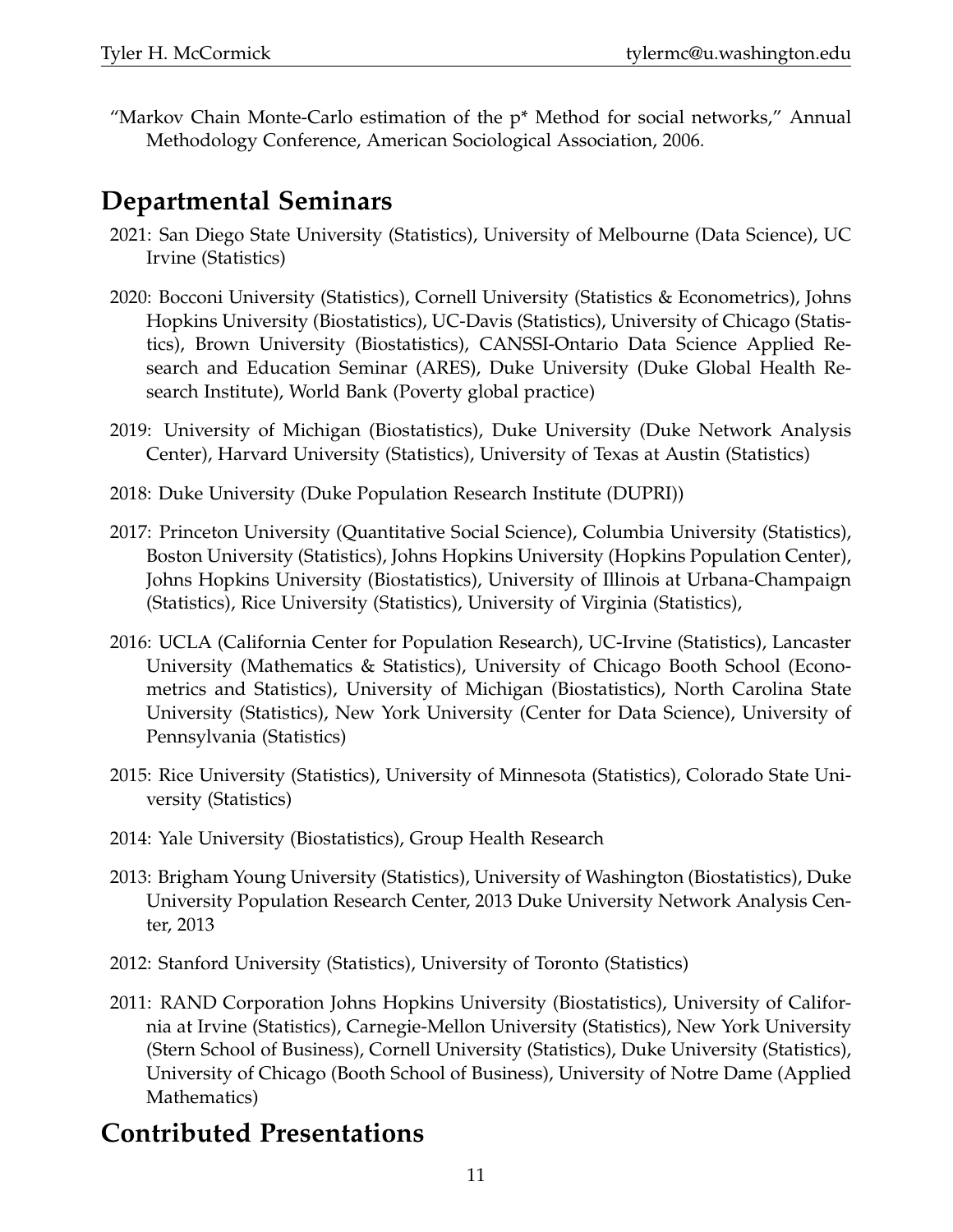- "Interpretable models for unsolicited network data," JSM, Boston 2014.
- "Community coevolution in unsolicited network data," ISBA World Meetings, Cancun, Mexico 2014.
- "Spatio-Temporal Models for Point Pattern Data with Network-Dependent Sampling," Joint Statistical Meetings, Montreal 2013.
- "Combining link prediction with network sampling," Joint Statistical Meetings, San Diego 2012.
- "Dynamic model averaging for binary classification," Joint Statistical Meetings, Miami 2011.
- "Dynamic model averaging and dynamic logistic regression," Joint Statistical Meetings-Vancouver, 2010.
- "Extracting network features through indirectly observed network data," Statistical Modeling and Inference for Networks Conference, SuSTaIn, University of Bristol 2010 (awarded travel support from conference committee).
- "Latent structure models for social networks using Aggregated Relational Data," 2010 ISBA World Meetings, Benidorm, Spain (awarded travel support from conference committee).
- "Dynamic model averaging and dynamic logistic regression," Joint Statistical Meetings-Washington, D.C. 2009.
- "Latent structure models for social networks using Aggregated Relational Data," Statistical Methods for the Analysis of Network Data Meetings, University College Dublin 2009 (awarded travel support from conference committee).
- "How many people do you know?: Efficiently estimating personal network size," International Chinese Statistics Association Conference 2008.
- "Estimating network size using conventional surveys," International Indian Statistics Association Conference 2008.
- "Estimating social network size," Joint Statistical Meetings-Salt Lake City 2007.
- "On the distribution of personal network size," New England Statistics Symposium 2007.
- "Race and friendship in middle childhood: Analysis using the  $p^*$  Method for social networks," Thesis Presentation for Graduation with Distinction, Duke University 2005 (supervised by Jerry Reiter).

#### **Poster Presentations**

"Latent covariance models with marginal priors," ISBA 2016.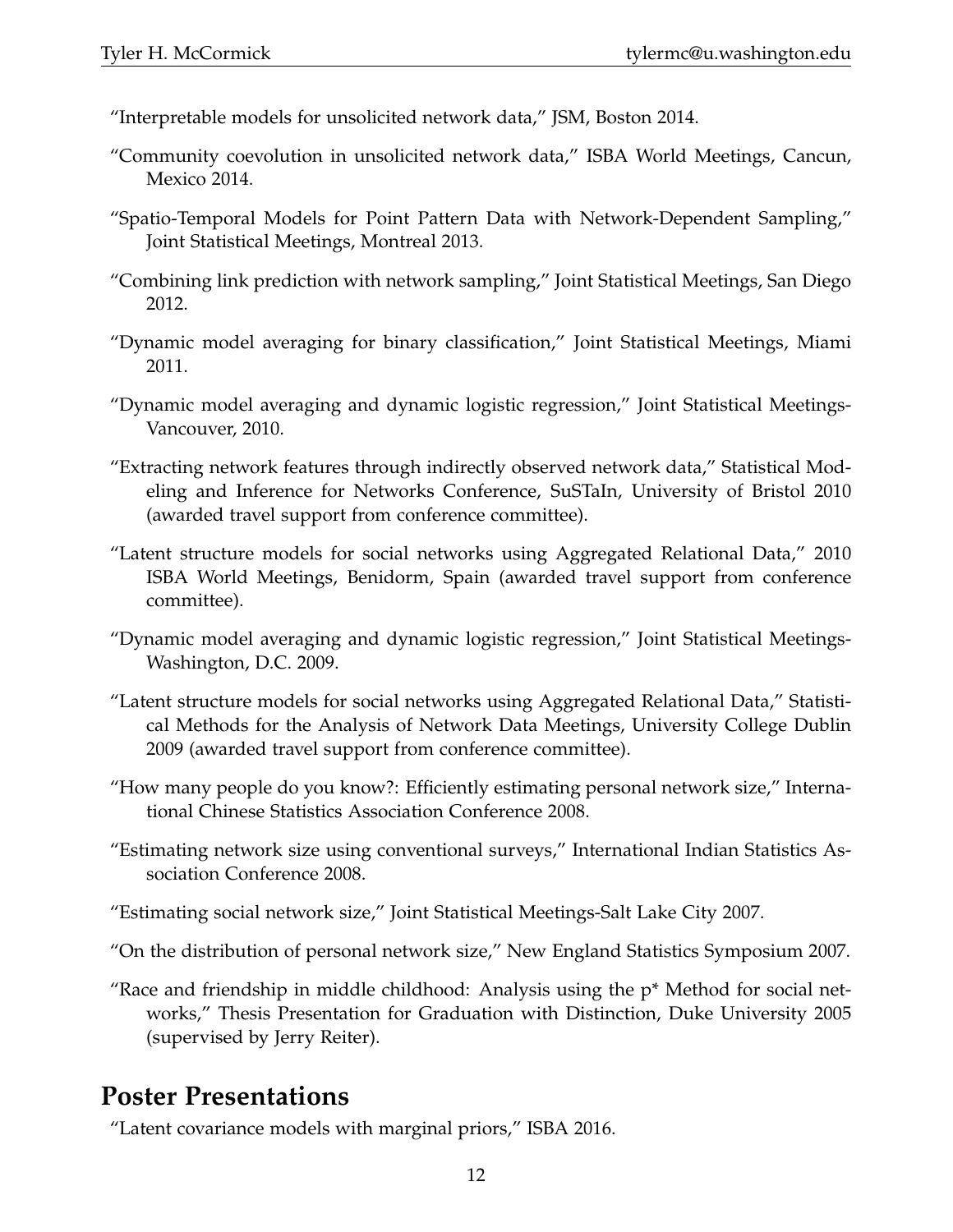- "Probabilistic cause of death estimation," Population Association of America 2016.
- "The network scale-up method for population size estimation," Population Association of America 2014.
- "Interpretability in Predictive Modeling with the Bayesian List Machine," OMOP Symposium 2013.
- "Interpretability in Predictive Modeling with the Bayesian List Machine," AAAI Late Breaking 2013.
- "Predicting power failures with Reactive Point Processes," AAAI Late Breaking 2013.
- "Latent structure models for social networks using aggregated relational data," Isaac Newton Institute, Cambridge 2010 (awarded travel support from conference committee).
- "Dynamic model averaging and dynamic logistic regression," CRiSM Model Uncertainty Workshop, University of Warwick 2010.
- "Latent structure models for social networks using aggregated relational data," Joint Statistical Meetings-Washington, D.C. 2009 (poster award winner).
- "Tell me who you know, I'll tell you who you are: using social structure to predict opinions," Joint Statistical Meetings-Washington, D.C. 2009.

#### **Mentoring**

Postdoctoral collaborators

Tim Thomas (2017-2019), now at the Berkeley Urban Displacement Project.

Gwen Eadie (2017-2019), now Assistant Professor of Statistics & Astronomy at the University of Toronto.

Tsuyoshi Kunihama (2016-2017), now Assistant Professor in the Department of Economics at Kwansei Gakuin University.

Doctoral students (committee chair, passed dissertation proposal)

Mengjie Pan, Ph.D. (2019), currently at Facebook

Wesley Lee, Ph.D. (2019), currently at Facebook

Zehang (Richard) Li, Ph.D. (2018), currently Assistant Professor at UC-Santa Cruz

Masters and undergraduate students

- Alina Arseniev-Koehler, UW Sociology undergraduate thesis, now Ph.D. candidate at UCLA Sociology.
- Harrison Reeder, Carleton summer undergraduate visitor, now Ph.D. candidate at Harvard Biostatistics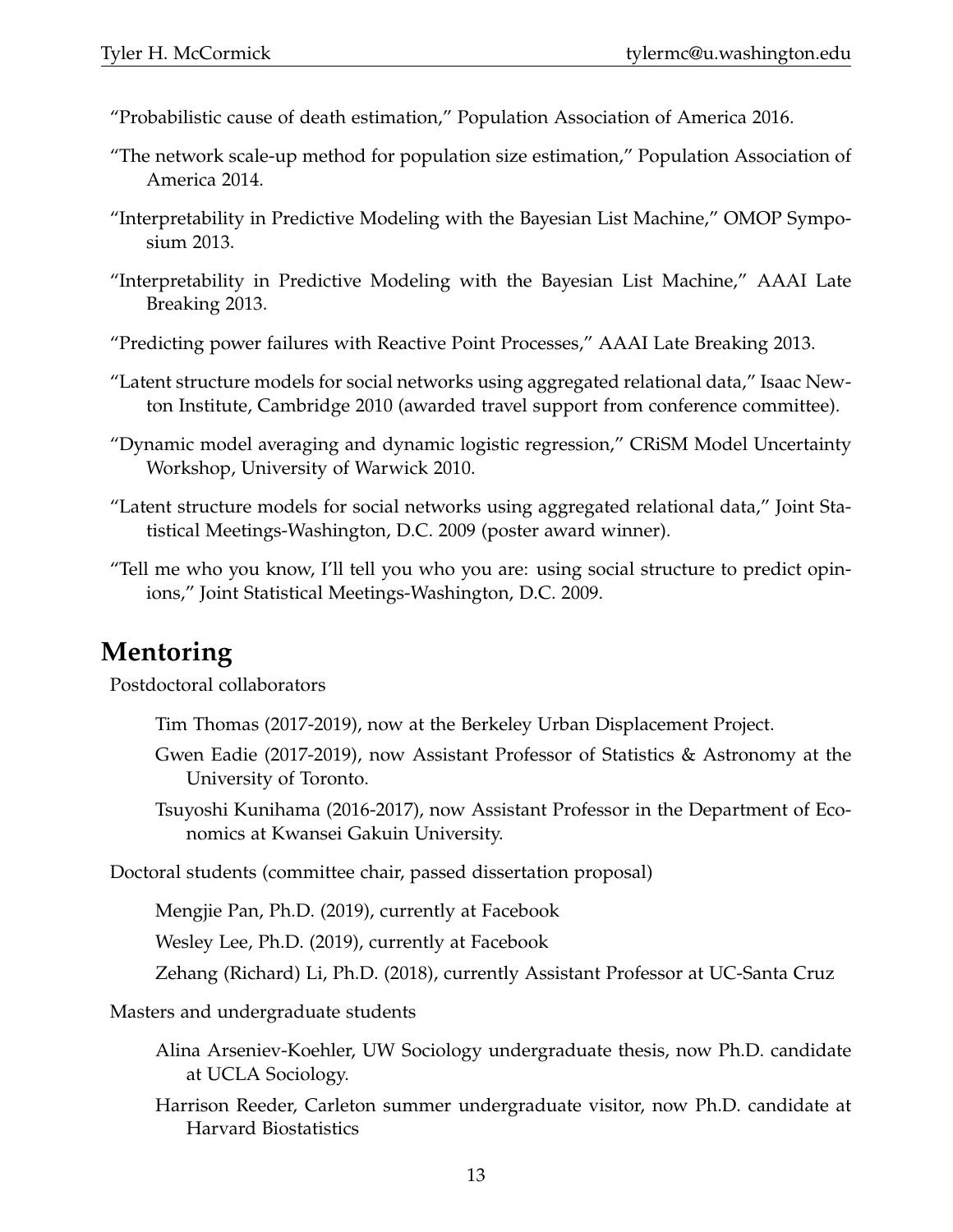- Nadia Ennab, Northwestern Summer Internship Grant Program visitor, currently applying of Ph.D. programs
- Dayou Luo, U.W. Master of Statistics student, now Ph.D. candidate in Applied Math at U.W.

Peter Liu, U.W. undergraduate, currently applying for Ph.D. programs

## **Teaching**

Case-based social statistics (undergraduate, UW)

Social networks (graduate, UW)

Categorical data analysis (graduate, UW)

Quantitative methods in sociology (graduate, UW)

Applied statistics and experimental design (graduate, UW)

Introduction to statistics (undergraduate, UW/Columbia/University of Connecticut)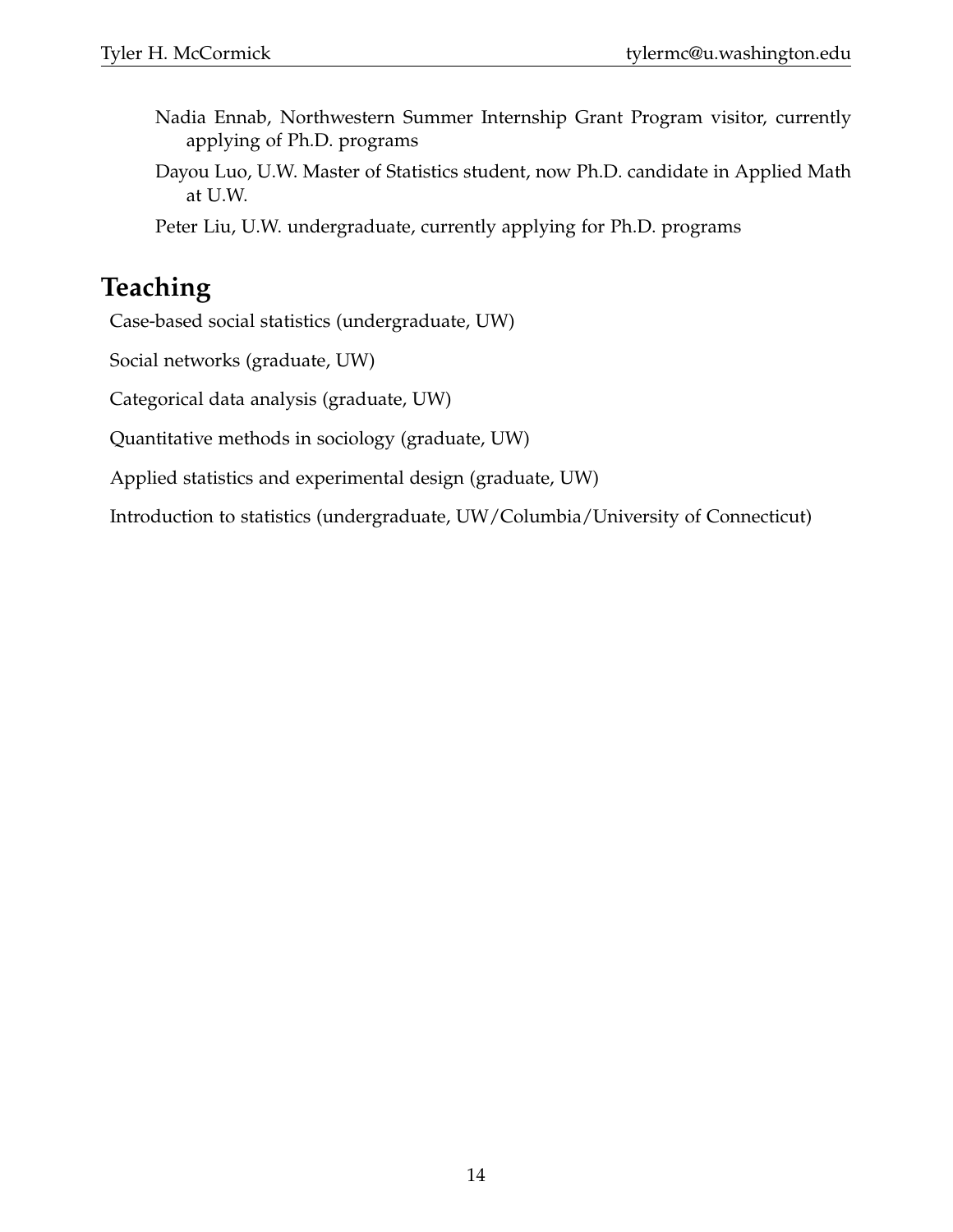## **Professional Involvement**

Consultant, US Department of State Program to End Modern Slavery, 2020-

Program chair, Business and Economic Statistics Section, Joint Statistical Meetings, 2022

*Bayesian Analysis* Editor selection committee, ISBA, 2021

Savage Award selection committee, ISBA, 2020

Advisory Panel, NSF-Methods, Measurement, & Statistics Program, 2020-2023

Program committee, PAA, 2020

Chair, Mindel C. Sheps Award Committee, PAA, 2020

Member, Mindel C. Sheps Award Committee, PAA, 2019

Program chair, ISBA section on Bayesian education research and practice, 2019

Invited poster co-organizer (with Genevera Allen), JSM 2016.

Russel Sage Foundation panel on future of Computational Social Science, 2016

Referee service: *AISTATS; American Journal of Sociology; Annals of Statistics; Annals of Applied Statistics; Bayesian Analysis; Biometrika; Computational Statistics and Data Analysis; Demography; Demographic Research; Electronic Journal of Statistics; Field Methods; Journal of the American Statistical Association; Journal of Business and Economic Statistics; Journal of Computational and Graphical Statistics; Machine Learning Journal; National Institute for the Humanities; Population Studies; Science, Social Problems; Sociological Methodology; Alfred P. Sloan Foundation; Statistical Analysis and Data Mining; Statistics, Politics, and Policy; Survey Methodology, Statistics in Medicine.*

Associate Editor, Journal of Computational and Graphical Statistics , 2015-

Associate Editor, Computational Statistics and Data Mining, 2014-2015

Associate Editor, Statistical Analysis and Data Mining, 2013-2015

UNODC experts group, network-based estimates of rare crimes, 2014

UNAIDS reference group, network-based population size estimation, 2010, 2012, 2014

Co-PI on UW Moore/Sloan Data Science Initiative proposal

Co-PI on UW Washington Research Foundation Data Science proposal

Invited coauthor on American Statistical Association whitepaper on intersection between statistics and NSF priorities

NSF/NIH review panels, 2014-2016